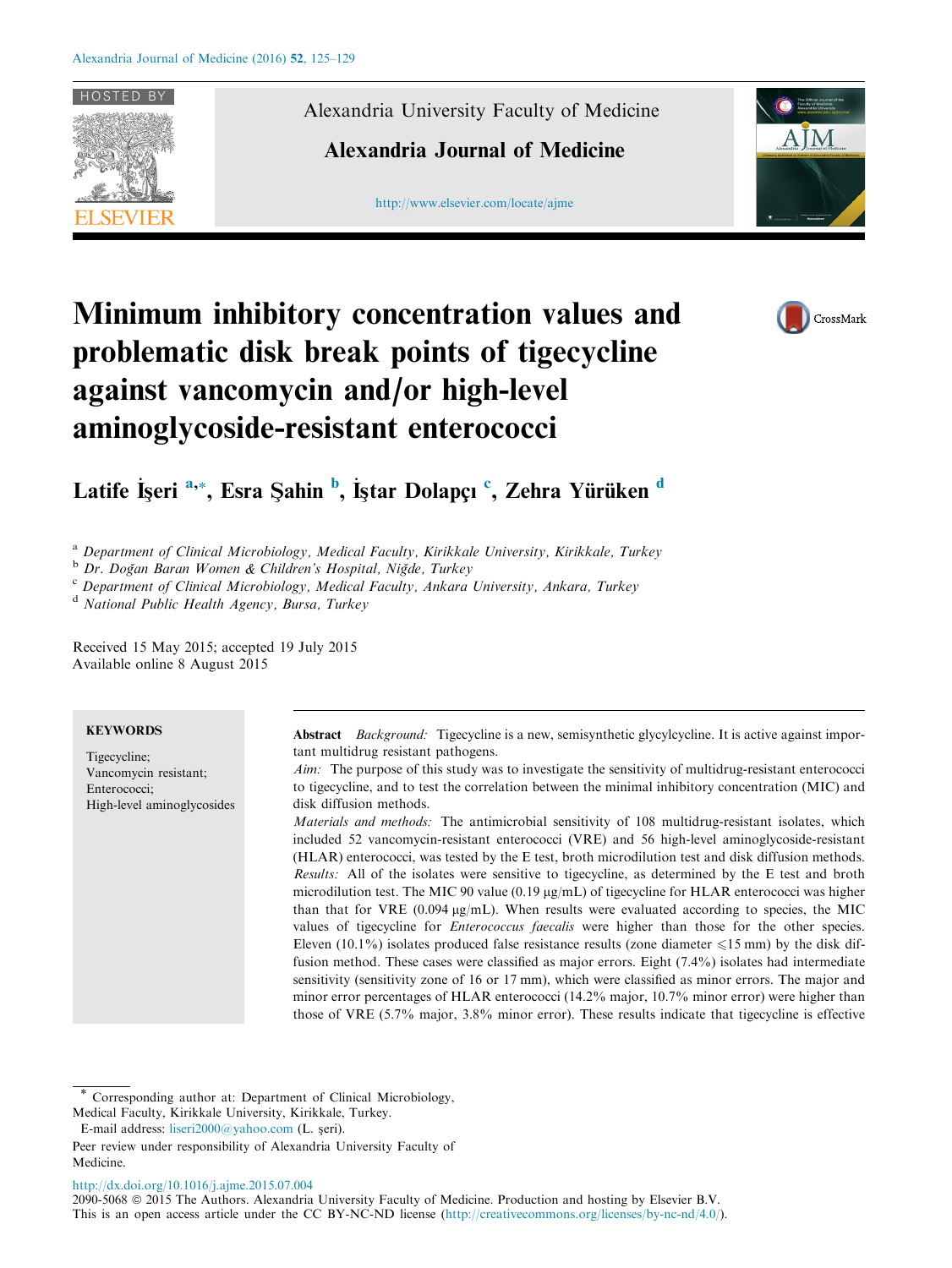against multidrug-resistant enterococci. The sensitivity of multidrug-resistant enterococci to tigecycline should be investigated by MIC methods. The disk diffusion method causes major errors, especially for HLAR enterococci.

ª 2015 The Authors. Alexandria University Faculty of Medicine. Production and hosting by Elsevier B.V. This is an open access article under the CC BY-NC-ND license [\(http://creativecommons.org/licenses/](http://creativecommons.org/licenses/by-nc-nd/4.0/) by-nc-nd $(4.0)$ .

## 1. Introduction

In recent years, the treatment of enterococcal infections has become more and more difficult because of the increasing antibiotic resistance of these organisms. Many enterococci are resistant to vancomycin, ampicillin, and high-level aminoglycosides, which are the most useful of the traditional antienterococcal antibiotics. Linezolid, daptomycin, and tigecycline are new antibiotics that are used to treat enterococcal infections. Tigecycline is a tetracycline derivative, and it has been reported to be effective against vancomycin-resistant enterococci (VRE) and tetracycline-resistant enterococci. However, the clinical data that are currently available are insufficient. $1-5$ 

In this study, we investigated the sensitivity of multidrugresistant enterococci to tigecycline. We also examined the correlation between the minimal inhibitory concentration (MIC) and disk diffusion methods.

# 2. Materials and methods

This study was performed using 108 strains of enterococci. The stool samples sent for various tests from patients with diarrhea or parasitic infection were inoculated on three brain–heart infusion agar plates containing  $6 \mu g/mL$  vancomvein or 2000  $\mu$ g/mL streptomycin or 500  $\mu$ g/mL gentamicin.<sup>[6](#page-3-0)</sup> The growing colonies were examined by Gram staining and catalase test. Gram positive and catalase negative strains were tested for their ability to grow on 40% bile-esculin agar (Difco Laboratories, Detroit, USA) and in 6.5% NaCl broth (Becton, Dickinson and Company, Sparks, USA). The growing isolates on esculin agar containing 40% bile and in the 6.5% NaCl broth were identified at the species level using a RapID (Remel, Lenexa, KA, USA) test kit. All of the strains were again tested by agar screening method using brain–heart infusion agar plates containing  $6 \mu g/mL$  vancomycin or  $2000 \mu g/mL$  streptomycin or 500  $\mu g/mL$  gentamicin for vancomycin and high level aminoglycoside resistance (streptomycin and gentamicin). $\frac{6}{5}$  $\frac{6}{5}$  $\frac{6}{5}$ 

Vancomycin resistant genes of VRE were determined by polymerase chain reaction (PCR). Bacterial DNA was extracted from all samples using a NucleoSpin DNA extraction kit (Macherey–Nagel, Duren, Germany) according to the manufacturer's instructions. PCR analysis was performed as previously described with minor modifications.

Resistance to tetracycline and ampicillin was tested by the Bauer–Kirby disk diffusion method. Results were evaluated according to the CLSI criteria.<sup>[6](#page-3-0)</sup>

The disk diffusion test for tigecycline was performed and evaluated according to the recommendations of European Committee on Antimicrobial Susceptibility Testing (EUCAST) guidelines (disk content: 15 µg tigecycline; inocula: McFarland standard 0.5; medium: Mueller–Hinton agar;

incubation:  $18-20$  h at  $35^{\circ}$ C). The sensitivity zone diameters of enterococci for tigecycline were published as sensitive ( $\geq 18$  mm) and resistant ( $\leq 15$  mm) by EUCAST guidelines  $(2013)^{8}$ 

Tigecycline MIC break points were investigated by the E test and broth microdilution test.

E tests were performed according to the manufacturer's recommendations (AB Biodisk, Solna, Sweden). Inoculum suspensions with a turbidity equivalent to the 0.5 McFarland standard were prepared. The suspension was spread evenly onto a Muller Hinton agar plate. The E test tigecycline gradient strip was placed on the agar surface, and the plate was incubated at  $35^{\circ}$ C for  $18-20$  h.

The broth microdilution test was performed according to CLSI guidelines. Mueller–Hinton II broth (BBL, Becton Dickenson, Sparks, MD) was freshly prepared and used within 24 h. Microplates (96 wells) containing serial dilutions of tigecycline (Wyeth Research, Pearl River, NY)  $(1 \mu g/ml, 0.5 \mu g/ml, 0.125 \mu g/ml, 0.0625 \mu g/ml, 0.0312 \mu g/ml,$  $0.0156 \mu g/ml$  were prepared and each well was inoculated with test organisms to yield the appropriate density  $(10^5 \text{ CFU/ml})$ in 100 µl Mueller–Hinton broth (MHB) and plates were incubated for 24 h at 35  $\degree$ C. The MIC was determined as well with the lowest drug concentration at which there was no visible growth.<sup>[9](#page-3-0)</sup>

Enterococcus faecalis ATCC 29212 and E. faecalis ATCC 51299 were used for the quality control of susceptibility tests and PCR.

#### 3. Results

Fifty-two of the isolates were VRE carrying the  $vanA$ ,  $vanCI$ , or vanC2–3 gene. Fifty-six isolates were high-level aminoglycosideresistant (HLAR) enterococci. Forty-six of the HLAR enterococci isolates were resistant only to streptomycin, seven were resistant only to gentamicin, and three were resistant to both gentamicin and streptomycin. The species of the isolates were as follows: 11 Enterococcus gallinarum, 26 Enterococcus casseliflavus, 40 E. faecalis, 29 Enterococcus faecium, 1 Enterococcus durans, and 1 Enterococcus avium. VRE included 9 E. casseliflavus, 11 E. faecalis, 23 E. faecium, 8 E. gallinarum, and 1 E. durans. HLAR enterococci included 17 E. casseliflavus, 29 E. faecalis, 6 E. faecium, 3 E. gallinarum, and 1 E. avium.

The results of E test were consistent with broth microdilution tests. All of the isolates were sensitive to tigecycline according to  $MIC<sup>8–11</sup>$  $MIC<sup>8–11</sup>$  $MIC<sup>8–11</sup>$  and the MIC values ranged from 0.023 to  $0.125 \mu g/mL$ . The MIC 50 and MIC 90 values were 0.064 and 0.125 µg/mL, respectively. The MIC range for VRE was from  $0.023$  to  $0.19 \mu\text{g/mL}$ . The MIC 50 and MIC 90 values were  $0.064$  and  $0.094 \mu g/mL$ , respectively. The MIC range for HLAR enterococci was from  $0.023$  to  $0.125 \mu g/mL$ , and the MIC 50 and MIC 90 values were 0.094 and 0.19  $\mu$ g/mL,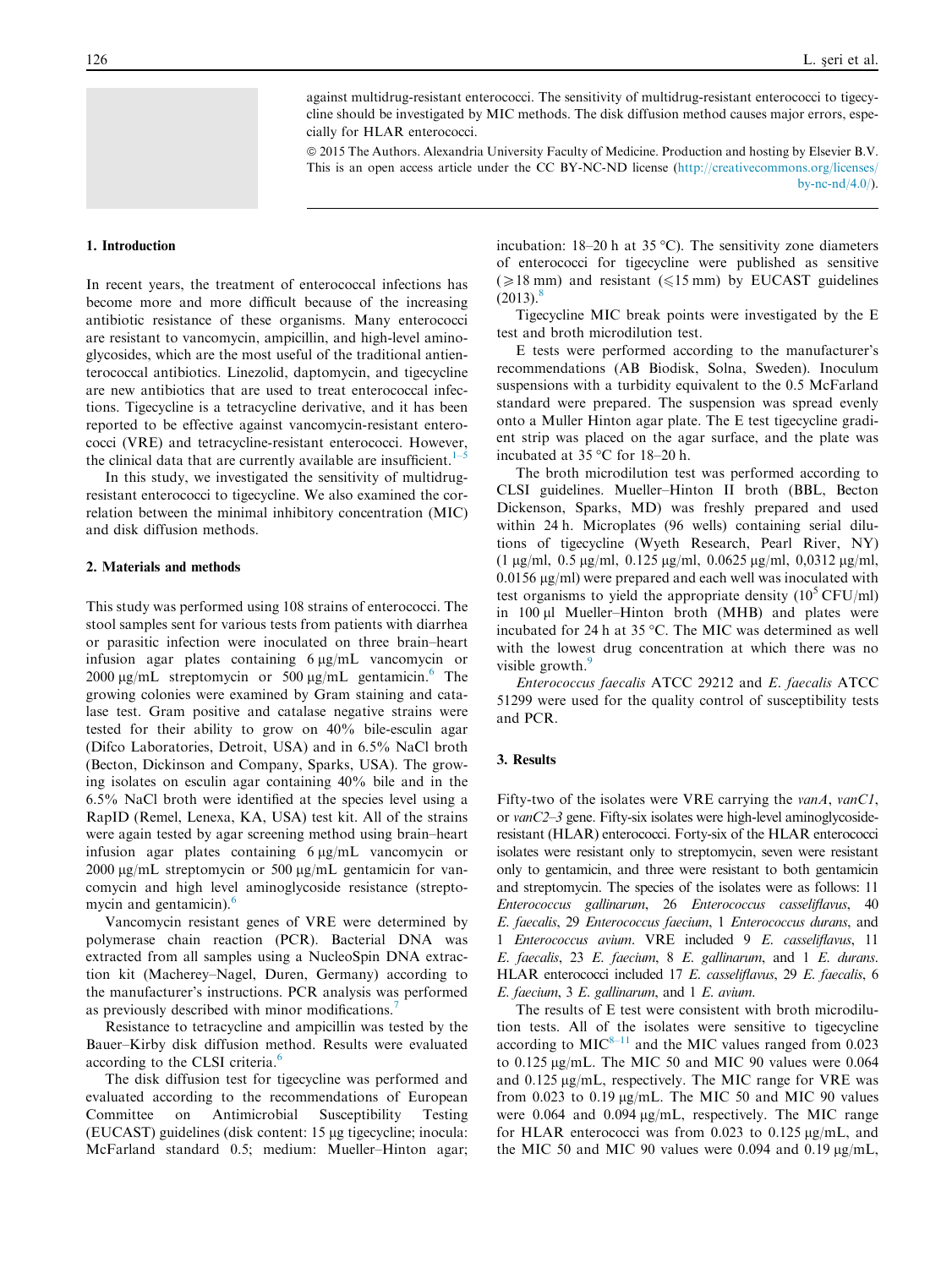<span id="page-2-0"></span>respectively. Tigecycline MIC 50 and 90 values were higher for HLAR enterococci than for VRE. The MIC 50 and MIC 90 values of tigecycline are shown in Table 1. The MIC values for E. faecalis were higher than those for the other species. The MIC 50 and MIC 90 values for E. faecalis were 0.094 and 0.19  $\mu$ g/mL, respectively.

All isolates had multiple resistances. Sixty-nine percent of them were sensitive to ampicillin. The sensitivity rates to tetracycline were low (20%). The antimicrobial sensitivities of the enterococci are listed in Table 2.

Although all of the isolates were sensitive to tigecycline according to MIC, the sensitivity zones of 19 (17.5%) isolates were less than 18 mm according to the disk diffusion method. The sensitivity zone diameters of enterococci for tigecycline were published as sensitive  $(\geq 18 \text{ mm})$  and resistant ( $\leq$ 15 mm) by EUCAST guidelines (2013).<sup>[8](#page-3-0)</sup> Eleven (10.1%) of these 19 isolates produced false resistance results (sensitivity zone diameters  $\leq 15$  mm) by the disk diffusion method. These cases were classified as major errors. The remaining eight (7.4%) isolates had intermediate sensitivity (sensitivity zone diameter of 16 or 17 mm), which were classified as minor errors. The major and minor error percentages of HLAR enterococci were higher than those of VRE (HLAR, 14.2% major errors and 10.7% minor errors; VRE, 5.7% major errors and 3.8% minor errors).

When evaluated on a species basis, E. faecalis, E. casseliflavus, E. faecium, and E. gallinarum had  $15\%, 7.6\%,$ 6.8%, and 9% major errors, respectively. The major and minor errors of isolates are listed in [Table 3.](#page-3-0)

Tigecycline is active against a broad range of bacterial infections caused by important multidrug-resistant pathogens. It is a semisynthetic analog of tetracycline, and is effective against tetracycline-resistant enterococci. The two main mechanisms of bacterial resistance to tetracycline are active efflux of drugs (TetA-E, TetK) from inside the bacterial cell, and ribosomal protection (TetO, TetM). The N-alkyl glycylamido side chain at the carbon-9 position of tigecycline provides some biological advantages that differ from those of tetracycline. This side chain increases the lipid solubility of the drug and creates steric hindrance, which prevents tigecycline from cellular export by membrane-bound efflux proteins. Furthermore, the affinity to the binding site on the ribosome is increased. Tigecycline binds to ribosomes five times stronger than tetracycline. Consequently, tigecycline overcomes tetracycline resis-tance mechanisms.<sup>[12](#page-3-0)</sup> In this study,  $80\%$  of isolates were resistant to tetracycline. Tigecycline was found to be effective against all of the tetracycline-resistant enterococci.

There are several reports about the activity of tigecycline against VRE. However, we were unable to find a published report about its activity against HLAR enterococci. We studied the effect of tigecycline on VRE and HLAR enterococci in this study. Thus, to the best of our knowledge, this is the first study to investigate the effects of tigecycline against HLAR enterococci.

In almost all previous studies, VRE isolates were sensitive to tigecycline or their resistance rates for tigecycline were very

| Bacteria                                               | MIC range $(\mu g/ml)$ | MIC 50 $(\mu$ g/ml) | MIC 90 $(\mu$ g/ml) |
|--------------------------------------------------------|------------------------|---------------------|---------------------|
| High-level aminoglycoside-resistant E. casseliflavus   | $0.032 - 0.094$        | 0.064               | 0.094               |
| Vancomycin resistance E. casseliflavus                 | $0.023 - 0.094$        | 0.047               | 0.094               |
| All of E. casseliflavus                                | $0.023 - 0.125$        | 0.064               | 0.094               |
| High-level aminoglycoside-resistant E faecalis         | $0.023 - 0.125$        | 0.094               | 0.125               |
| Vancomycin resistance E. faecalis                      | $0.023 - 0.125$        | 0.047               | 0.094               |
| All of <i>E. faecalis</i>                              | $0.023 - 0.125$        | 0.094               | 0.19                |
| High-level aminoglycoside-resistant E. faecium         | $0.032 - 0.125$        | 0.047               | 0.064               |
| Vancomycin resistance E. faecium                       | $0.023 - 0.125$        | 0.064               | 0.094               |
| All of <i>E. faecium</i>                               | $0.023 - 0.125$        | 0.064               | 0.125               |
| All of E. gallinarum                                   | $0.032 - 0.19$         | 0.047               | 0.064               |
| All of vancomycin-resistant enterococci                | $0.023 - 0.19$         | 0.064               | 0.094               |
| All of high-level aminoglycoside-resistant enterococci | $0.023 - 0.125$        | 0.094               | 0.19                |
| All of l isolates                                      | $0.023 - 0.125$        | 0.064               | 0.125               |

Table 1 Minimum inhibitory concentration (MIC) values of tigecycline for enterococci.

| Table 2 | Antibiotic susceptibility of enterococci. |  |
|---------|-------------------------------------------|--|
|         |                                           |  |

| Bacteria $(n)$          |                      | Antimicrobial drugs $n$ (%) |                      |                    |  |  |
|-------------------------|----------------------|-----------------------------|----------------------|--------------------|--|--|
|                         | Tetracycline $n$ (%) | Vancomycin $n$ (%)          | Streptomycin $n$ (%) | Gentamicin $n$ (%) |  |  |
| $E.$ gallinarum $(11)$  | 3(27)                | 3(27)                       | 9(82)                | 8(73)              |  |  |
| $E.$ casseliflavus (26) | 6(23)                | 12(46)                      | 11(42)               | 21(81)             |  |  |
| E. faecalis (40)        | 6(15)                | 27(68)                      | 13(33)               | 34(85)             |  |  |
| $E.$ faecium $(29)$     | 6(21)                | 3(10)                       | 24(83)               | 24(83)             |  |  |
| $E.$ avium $(1)$        |                      |                             |                      |                    |  |  |
| $E.$ durans $(1)$       |                      | $\theta$                    |                      |                    |  |  |
| All of 1 isolates       | 22(20)               | 46(43)                      | 58(54)               | 89(82)             |  |  |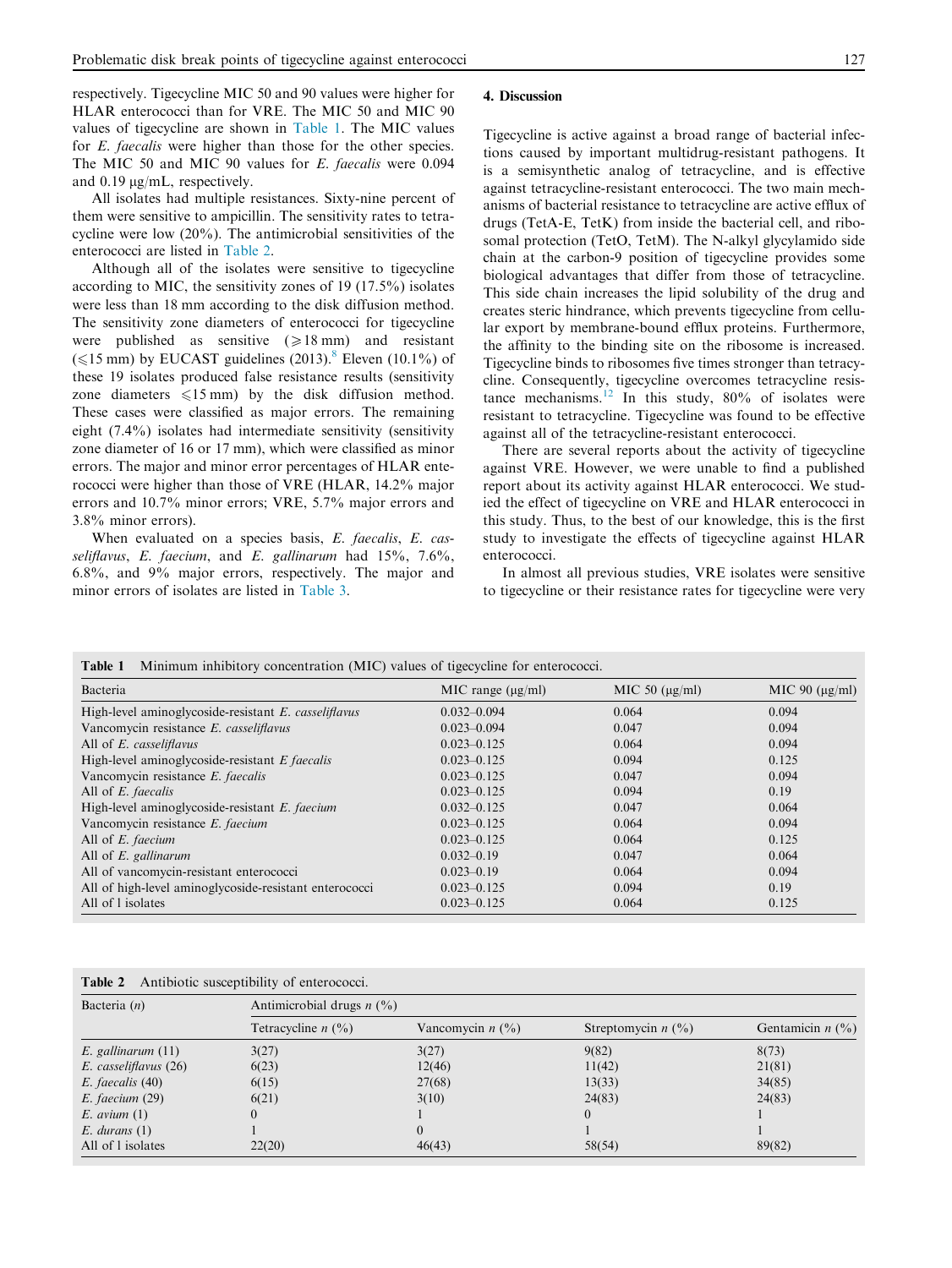| Bacterial features $(n)$                                    | Major error $n$ (%) | Minor error $n$ (%) | Total error $n$ (%) |
|-------------------------------------------------------------|---------------------|---------------------|---------------------|
| Vancomycin-resistant E. casseliflavus $(9)^a$               |                     |                     |                     |
| Vancomycin-resistant E. faecalis (11)                       |                     | 1(0.9)              | 1(0.9)              |
| Vancomycin-resistant E. faecium (23)                        | 1(4.3)              | 1(4.3)              | 2(8.6)              |
| Vancomycin-resistant E. gallinarum $(8)^{a}$                | 1(12.5)             |                     | 1(12.5)             |
| Vancomycin-resistant $E$ . durans (1)                       |                     |                     |                     |
| Vancomycin-resistant Enterococci (52)                       | 3(5.7)              | 2(3.8)              | 5(9.6)              |
| High-level aminoglycoside-resistant E. casseliflavus (17)   | 1(5.8)              | 2(11.7)             | 3(17.6)             |
| High-level aminoglycoside-resistant <i>E. faecalis</i> (29) | 6(20.6)             | 4(13.7)             | 10(34.4)            |
| High-level aminoglycoside-resistant E. faecium $(6)^a$      |                     |                     |                     |
| High-level aminoglycoside-resistant E. gallinarum $(3)^{a}$ |                     |                     |                     |
| High-level aminoglycoside-resistant $E$ . avium (1)         |                     |                     |                     |
| High-level aminoglycoside-resistant enterococci (56)        | 8(14.2)             | 6(10.7)             | 14(25)              |
| All of 1 isolates (108)                                     | 11(10.1)            | 8(7.4)              | 19(17.5)            |

<span id="page-3-0"></span>Table 3 Error rates of the disk diffusion method according to species.

Percentage was not entered because of the smallness of the number.

low. The MIC 90 values were reported to range from 0.0125 to  $0.25 \mu g/mL^{2,4,5,13,14}$  The results of this study confirmed the previous results related to VRE. All of our VRE isolates were sensitive to tigecycline, and the MIC 90 value was  $0.094 \text{ µg/mL}$ .

We observed that the MIC 90 value for HLAR enterococci  $(0.19 \,\mu g/mL)$  was higher than that for VRE  $(0.094 \mu g/mL)$ . In addition, the MIC 90 value was higher for HLAR E. faecalis than for VR E. faecalis. The opposite was true for *E. faecium* (see [Table 1](#page-2-0)). Unfortunately, the low number of HLAR E. faecium isolates (only 6 isolates) precluded any interpretation.

The discordance between the disk method and MIC break points has been reported in some previous studies. Hope et al. reported that 5% (major error) of sensitive enterococci by the agar dilution method were resistant by the disk diffu-sion method.<sup>[15](#page-4-0)</sup> We found a very high major error rate (10.1%) between the MIC and disk diffusion methods.

In the study by Liu et al., the major error, minor error, and total error for tigecycline in VRE were reported as 2.6%, 1.1%, and  $4\%$ , respectively.<sup>[16](#page-4-0)</sup> We observed major and minor error rates of 5.7% and 3.8%, respectively, for our VRE isolates. The major and minor error percentages of the HLAR enterococci (14.2% and 10.7%, respectively) were much higher than those of VRE. The major error rate peaked for HLAR E. faecalis (20.6%). Acceptable inter-method error rates are 3% for major error and  $10\%$  for minor error.<sup>[17](#page-4-0)</sup> Major error percentages were higher than acceptable in both our study and the study by Hope et al. $15$ 

These results indicate that tigecycline is effective against multidrug-resistant enterococci. The sensitivity of multidrugresistant enterococci to tigecycline should be investigated by MIC methods. The disk diffusion method results in major errors, especially for multidrug-resistant HLAR enterococci.

### Conflict of interest

No conflict of interest was declared by the authors.

# Acknowledgment

This study was supported by Kırıkkale University Scientific Research Unit.

#### References

- 1. [Arias CA, Contreras GA, Murray BE. Management of multidrug](http://refhub.elsevier.com/S2090-5068(15)00053-6/h0005)[resistant enterococcal infections.](http://refhub.elsevier.com/S2090-5068(15)00053-6/h0005) Clin Microbiol Infect 2010;16[:555–62](http://refhub.elsevier.com/S2090-5068(15)00053-6/h0005).
- 2. [Milatovic D, Schmitz FJ, Verhoef](http://refhub.elsevier.com/S2090-5068(15)00053-6/h0010) J, Fluit AC. Activities of the [glycylcycline tigecycline \(GAR-936\) against 1,924 recent European](http://refhub.elsevier.com/S2090-5068(15)00053-6/h0010) Clinical Bacterial Isolates. [Antimicrob Agents Chemother](http://refhub.elsevier.com/S2090-5068(15)00053-6/h0010) 2003;47:400–4.
- 3. [Bourdon N, Fines-Guyon M, Thiolet JM, Maugat S, Coignard B,](http://refhub.elsevier.com/S2090-5068(15)00053-6/h0015) [Leclercq R, et al. Changing trends in vancomycin-resistant](http://refhub.elsevier.com/S2090-5068(15)00053-6/h0015) [enterococci in French hospitals, 2001–08.](http://refhub.elsevier.com/S2090-5068(15)00053-6/h0015) J Antimicrob [Chemother](http://refhub.elsevier.com/S2090-5068(15)00053-6/h0015) 2011;66:713–21.
- 4. [Zhao CL, Sun H, Wang H, Liu Y, Hu B, Yu Y, et al.](http://refhub.elsevier.com/S2090-5068(15)00053-6/h0020) [Antimicrobial surveillance antimicrobial resistance trends among](http://refhub.elsevier.com/S2090-5068(15)00053-6/h0020) [5608 clinical gram-positive isolates in China: results from the](http://refhub.elsevier.com/S2090-5068(15)00053-6/h0020) [gram-positive cocci resistance surveillance program \(2005–2010\).](http://refhub.elsevier.com/S2090-5068(15)00053-6/h0020) [Diagn Microbiol Infect Dis](http://refhub.elsevier.com/S2090-5068(15)00053-6/h0020) 2012;73(2):174-81.
- 5. [Stein GE, Craig WA. Tigecycline: a critical analysis.](http://refhub.elsevier.com/S2090-5068(15)00053-6/h0025) Clin Infec Dis 2006;43[:518–24](http://refhub.elsevier.com/S2090-5068(15)00053-6/h0025).
- 6. CLSI document M100-S22. Wayne, PA: Clinical and Laboratory Standards Institute. Twenty-Second Informational Supplement. vol. 32, no. 3; 2012.
- 7. [Dutka-Malen S, Evers S, Courvalin](http://refhub.elsevier.com/S2090-5068(15)00053-6/h0035) P. Detection of glycopeptide [resistance genotypes and identification to the species level of clinically](http://refhub.elsevier.com/S2090-5068(15)00053-6/h0035) [relevant enterococci by PCR.](http://refhub.elsevier.com/S2090-5068(15)00053-6/h0035) J Clin Microbiol 1995;33:24-7.
- 8. European committee on antimicrobial susceptibility testing. (EUCAST) Breakpoint tables for interpretation of MIC's and zone diameters. version 3.1 valid from 2013-02-11.
- 9. CLSI document M07-A9. Wayne, PA: Clinical and Laboratory Standards Institute. Twenty-Second Informational Supplement. vol. 32, no. 2; 2012.
- 10. [http://www.accessdata.fda.gov/drugsatfda\\_docs/label/2013/](http://www.accessdata.fda.gov/drugsatfda_docs/label/2013/021821s026s031lbl.pdf) [021821s026s031lbl.pdf](http://www.accessdata.fda.gov/drugsatfda_docs/label/2013/021821s026s031lbl.pdf).
- 11. Kronvall G, Karlsson I, Walder M, Sörberg M, Nilsson LE. [Epidemiological MIC cut-off values for tigecycline calculated from](http://refhub.elsevier.com/S2090-5068(15)00053-6/h0055) [Etest MIC valuesusing normalized resistance interpretation.](http://refhub.elsevier.com/S2090-5068(15)00053-6/h0055) J [Antimicrob Chemother](http://refhub.elsevier.com/S2090-5068(15)00053-6/h0055) 2006;57(3):498–505.
- 12. [Seputiene V, Povilonis J, Armalyte J, Suziedelis K, Pavilonis A,](http://refhub.elsevier.com/S2090-5068(15)00053-6/h0060) [Suziedeliene E. Tigecycline – how powerful is it in the fight against](http://refhub.elsevier.com/S2090-5068(15)00053-6/h0060) [antibiotic-resistant bacteria?](http://refhub.elsevier.com/S2090-5068(15)00053-6/h0060) Medicina (Kaunas) 2010;46(4):240–8.
- 13. [Pankey GA, Ashcraft DS. In vitro antibacterial activity of](http://refhub.elsevier.com/S2090-5068(15)00053-6/h0065) [tigecycline against resistant gram-negative bacilli and enterococci](http://refhub.elsevier.com/S2090-5068(15)00053-6/h0065) by time-kill assay. [Diagn Microbiol Infect Dis](http://refhub.elsevier.com/S2090-5068(15)00053-6/h0065) 2009;64(3):300–4.
- 14. [Chen YH, Lu PL, Huang CH, Liao CH, Lu CT, Chuang YC,](http://refhub.elsevier.com/S2090-5068(15)00053-6/h0070) [et al. Trends in the susceptibility of clinically important resistant](http://refhub.elsevier.com/S2090-5068(15)00053-6/h0070) [bacteria to tigecycline: results from the tigecycline in vitro](http://refhub.elsevier.com/S2090-5068(15)00053-6/h0070) [surveillance in Taiwan study, 2006 to 2010.](http://refhub.elsevier.com/S2090-5068(15)00053-6/h0070) Antimicrob Agent [Chemother](http://refhub.elsevier.com/S2090-5068(15)00053-6/h0070) 2012;56(3):1452–7.